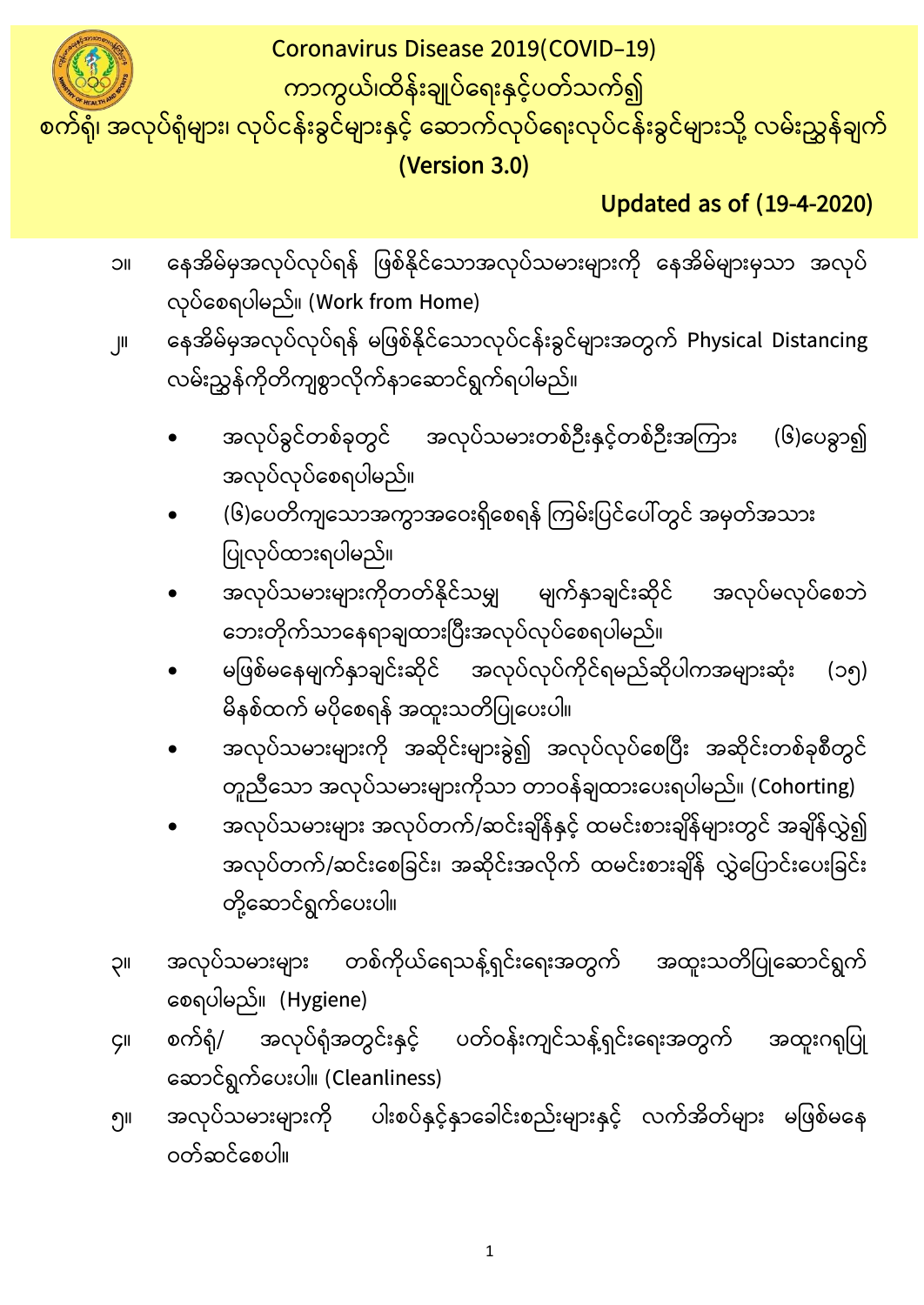- ကျန်းမာရေးနှင့် ၆။ အလုပ်သမားများ၏ ကျန်းမာရေးဆိုင်ရာကိစ္စရပ်များအတွက် အားကစား ဝန်ကြီးဌာနမှထုတ်ပြန်ထားသော ညွှန်ကြားချက်များအတိုင်း တိကျစွာ လိုက်နာဆောင်ရွက်စေပါ။ (Staff sickness advice)
- ၇။ အလုပ်သမားတစ်ဦးသည် အောက်ပါအခြေအနေတစ်ရပ်ရပ်နှင့် တွေ့ကြုံခဲ့ပါလျှင် ထိတွေ့မှုရှိသူ (Close Contact) အဖြစ် သတ်မှတ်ရပါမည်–
	- COVID–19 ဓာတ်ခွဲအတည်ပြုလူနာနှင့် ၃ ပေအကွာအဝေးအတွင်းတွင် ၁၅ မိနစ်ကျော် ကြာအောင် မျက်နှာချင်းဆိုင် အလုပ်လုပ်ခဲ့ဖူးသူ
	- COVID–19 ဓာတ်ခွဲအတည်ပြုလူနာနှင့် ခန္ဓာကိုယ်ချင်း ထိတွေ့မှုရှိခဲ့သူ
		- COVID–19 ဓာတ်ခွဲအတည်ပြုလူနာနှင့် နီးကပ်သော ပတ်ဝန်းကျင် (ဉပမာ အိပ်ခန်း၊ နားနေခန်း၊ ထမင်းစားခန်း၊ အစည်းအဝေးခန်း စသည်တို့) တွင် ၁၅ မိနစ်ကျော်ကြာအောင် ရှိနေခဲ့သူ
		- COVID–19 ဓာတ်ခွဲအတည်ပြုလူနာနှင့် ၃ ပေအကွာအဝေးအတွင်း အရပ်လေး မျက်နှာတွင် အတူထိုင်၍ ဝန်ထမ်းကြို/ပို့ယာဉ် စီးနင်းခဲ့သူ (လူနာ၏ အပြုအမူ နှင့် လူပ်ရှားမှုပေါ်မူတည်၍ ယာဉ်ပေါ်တွင် အတူတကွ စီးနင်းခဲ့သူများ အားလုံး လည်း ဖြစ်နိုင်ပါသည်)

၈။ အထက်ပါအခြေအနေတစ်ရပ်ရပ်နှင့်ကြုံတွေ့ခဲ့ပါလျှင် အဆိုပါအလုပ်သမား၏ ပထမ ဓာတ်ခွဲ အဖြေထုတ်ပြန်ခြင်းမရှိသေးသမျှ ကာလပတ်လုံး ၎င်းအလုပ်သမားနှင့် အတူတကွ အလုပ်လုပ်ကိုင်ခဲ့သူအလုပ်သမားများအားလုံးကို အလုပ်တွင်သော်လည်း ကောင်း၊ နေအိမ်တွင်သော်လည်းကောင်းအသွားအလာကန့်သတ်ရမည်။ အကယ်၍ အဆိုပါ အလုပ်သမားသည် ဓာတ်ခွဲအတည်ပြုလူနာဖြစ်ခဲ့ပါလျှင် အတူတကွ အလုပ် လုပ်ကိုင်ခဲ့သူအလုပ်သမားများအားလုံးကို ကျန်းမာရေးနှင့်အားကစားဝန်ကြီးဌာနမှ သတ်မှတ်ထားသည့်နေရာတွင် စောင့်ကြည့်မှုခံယူစေရမည်။

၉။ လူမှုဖူလုံရေးအာမခံထားသောအလုပ်သမားများ၏ အကျိုးခံစားခွင့်အတွက် ကျန်းမာရေးနှင့်အားကစားဝန်ကြီးဌာန၏ညွှန်ကြားချက်ဖြင့်အသွားအလာစောင့်ကြပ် ကြည့်ရှုခြင်းခံရသောကာလ၊ ရောဂါအခြေအနေအရစမ်းသပ်စစ်ဆေးမှုခံယူနေရ သောကာလ၊ ဆေးရုံတက်ရောက်ကုသနေရသောကာလဟူ၍အုပ်စုများ သတ်မှတ် ၍သော်လည်းကောင်း၊ ကိုယ်ဝန်ဆောင်မိခင်များအတွက်သော်လည်းကောင်း ဆေးသက်သေခံလက်မှတ်များဖြင့် ခွင့်ခံစားနိုင်စေရန်နှင့် လူမှုဖူလုံရေးဥပဒေနှင့်အညီ အကျိုးခံစားခွင့် ရရှိနိုင်စေရန် သက်ဆိုင်ရာလူမှုဖူလုံရေးဆေးခန်းများမှတစ်ဆင့် လျှောက်ထားနိုင်ကြရန် ဖြစ်ပါသည်။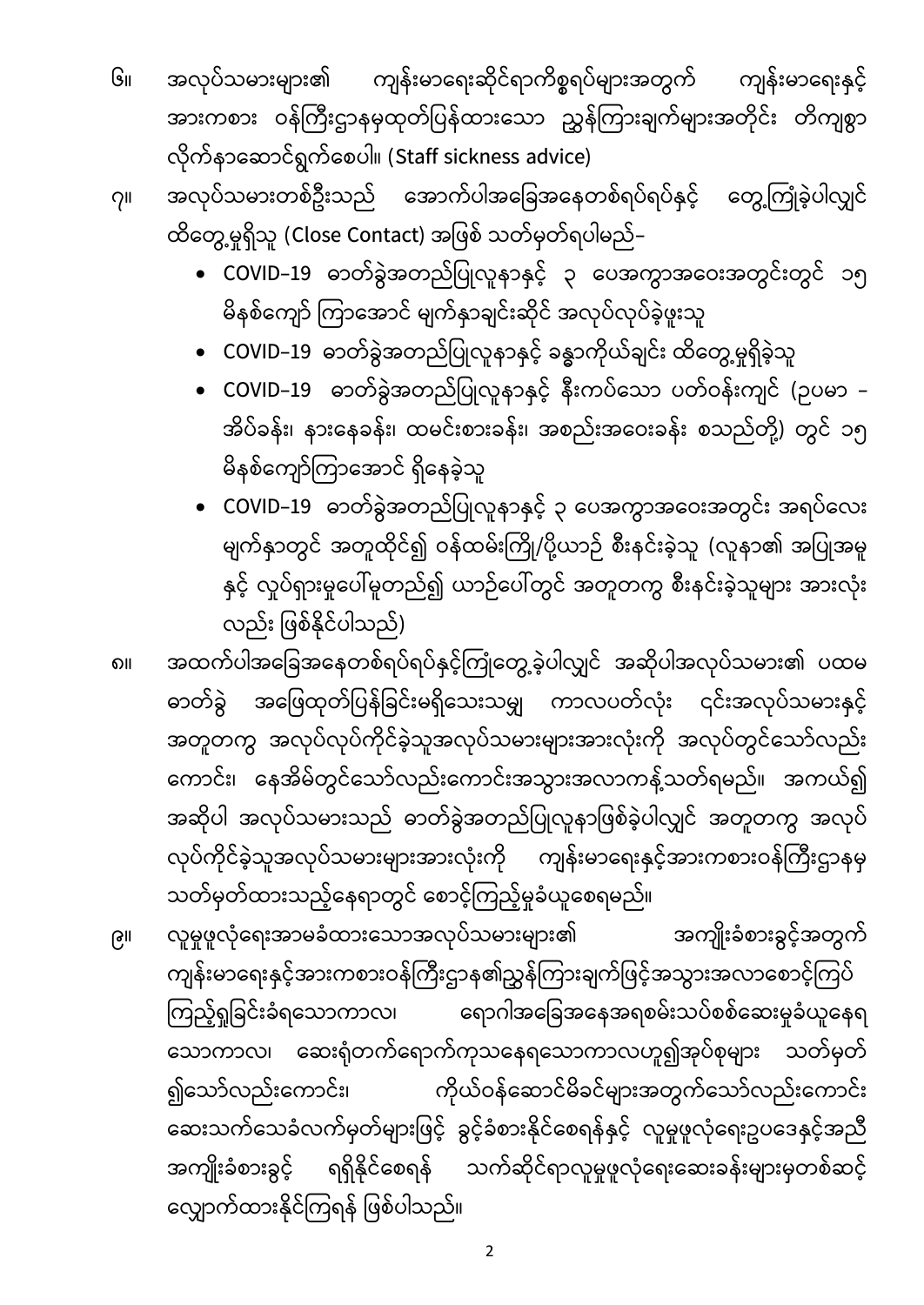၂။ အလုပ်သမားများအားအလုပ်တက်/ဆင်းပြုလုပ်ရန်အတွက် ဝန်ထမ်းကြို/ပို့ယာဉ် များကို Physical Distancing နှင့်အညီ စီစဉ်ဆောင်ရွက်ပေးပါ။ အဆိုပါ ဝန်ထမ်းကြို/ပို့ယာဉ်များပေါ်တွင် လက်သန့်စင်ဆေးရည်၊ တစ်ခါသုံးတစ်ရှူး၊ ပါးစပ်နှင့် နာခေါင်းစည်း (Mask)များထားရှိပေးပါ။ လမ်းခရီးတွင် ကျန်းမာရေးအသိပညာပေး အချက်အလက်များကို ရုပ်/သံဖြင့် ပြသခြင်း(သို့မဟုတ်)အသံဖိုင်ဖြင့် ပြောကြားပေး ခြင်းများ ဆောင်ရွက်ပေးပါ။

**မှတ်ချက်။** အသက် (၅၀) နှစ်နှင့်အထက် မကူးစက်တတ်သောရောဂါများ ခံစား နေရသူများ (ဥပမာ – သွေးတိုးရောဂါ (သို့မဟုတ်) ၁၀နှစ်နှင့်အထက် ဆီးချိုသွေးချိုရောဂါ (သို့မဟုတ်) ဆေးဝါးကုသမှုခံယူသော်လည်း ရောဂါ မထိန်းချုပ်နိုင်သော ဆီးချိုသွေးချိုရောဂါ)ကိုမူ ဆေးဝါးကုသမှုခံယူ စေရန်နှင့် အခြားအလုပ်သမားများနှင့် ရောနှော အလုပ်လုပ်ကိုင်စေခြင်း မပြုဘဲ ရောဂါကူးစက်နိုင်ခြေ လျော့နည်းသည့် လုပ်ငန်းခွင် များတွင်သာ တာဝန်ချထားပေးရန်ဖြစ်ပါသည်။

- ကန့်သတ်ခြင်းခံရသူတို့နှင့် တစ်အိမ်တည်းတွင်အတူတကွနေထိုင်ခြင်း၊
- မှုရှိခဲ့ခြင်း၊ ၀ (COVID–19)ရောဂါ စောင့်ကြည့်လူနာအဖြစ် သတ်မှတ်ခံရသူ၊ အသွားအလာ
- (ဥပမာ Immuno–suppressive drugs သောက်သုံးနေရခြင်း (သို့မဟုတ်) ကင်ဆာရောဂါကုထုံးများ ခံယူနေရခြင်း)၊ o <mark>(COVID–19)</mark>ဓာတ်ခွဲအတည်ပြုလူနာနှင့် လွန်ခဲ့သော (၁၄)ရက်အတွင်းထိတွေ့

ဆေးကုသမှုခံယူနေရသူများ

- ဝ ကိုယ်ဝန်ဆောင်မိခင်ဖြစ်ခြင်း၊ ဝ ကိုယ်ခံအားကျဆင်းစေသော ဆေးဝါးများဖြင့်
- ္ ဖျားခြင်း (အပူချိန် ၃၈: C/ ၁၀၀.၄: F နှင့်အထက်)၊ ချောင်းဆိုးခြင်း၊ အ ရခက်ခဲခြင်းနှင့် အားအင်ကုန်ခမ်းခြင်းစသည့် သံသယဖြစ်ဖွယ်လက္ခဏာများ ခံစားနေရခြင်း၊
- ၁။ အလုပ်သမားတစ်ဦးသည် အောက်ပါအချက်များအနက် တစ်ခုခုနှင့်ကိုက်ညီနေပါက အလုပ်ခွင်သို့မလာရောက်စေရန်ကြီးကြပ်ပေးရပါမည်–

(က) အလုပ်ရှင်များအနေဖြင့်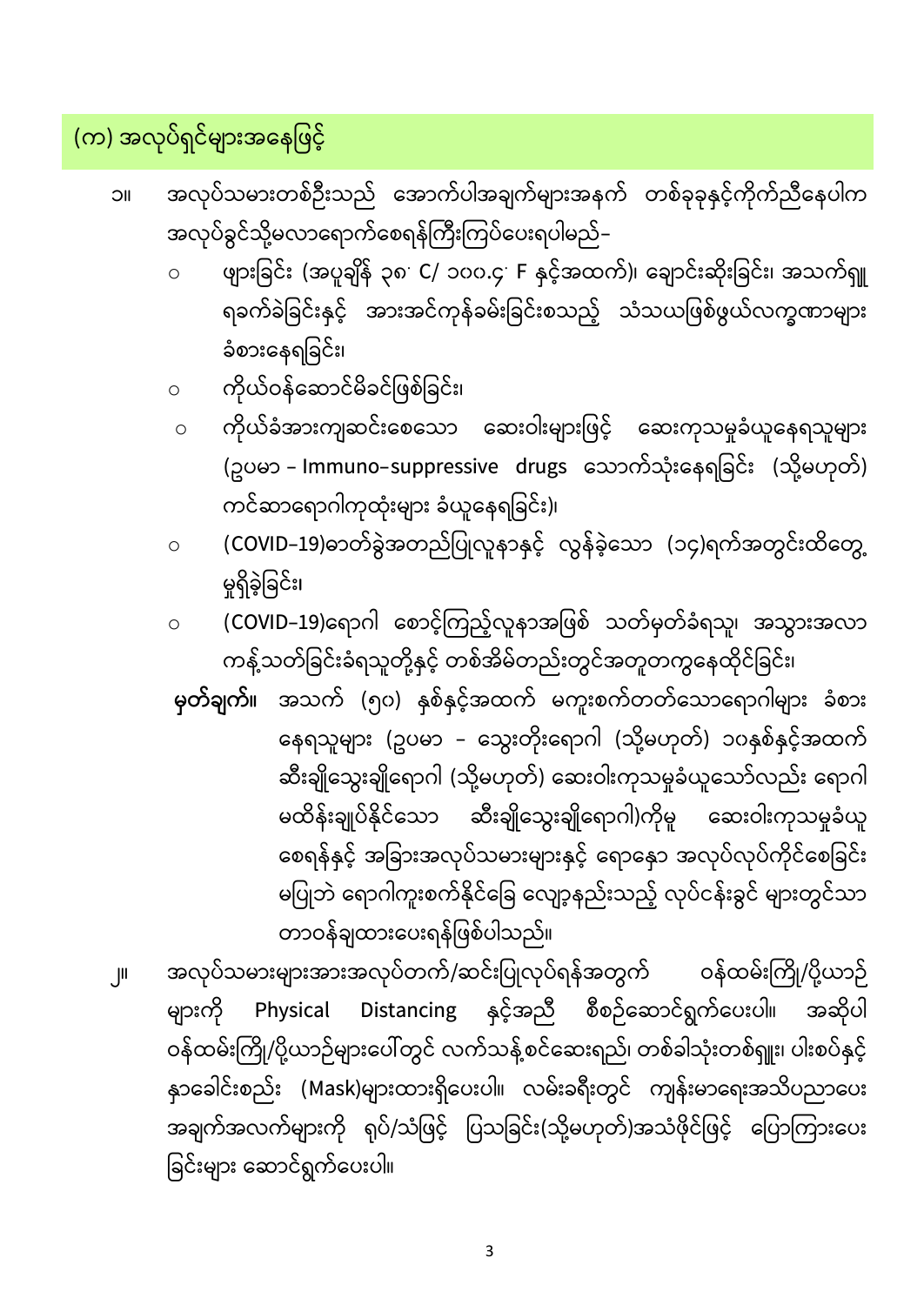၃။ လုပ်ငန်းခွင်တွင် အလုပ်သမားများကို ပါးစပ်နှင့်နှာခေါင်းစည်းများနှင့် လက်အိတ်များ မဖြစ်မနေ ဝတ်ဆင်စေရန် ကြပ်မတ်ဆောင်ရွက်ပေးပါ။

၄။ လုပ်ငန်းခွင် ဝင်/ထွက်ပေါက်များတွင်

- ဝ အလုပ်တက်/ဆင်းချိန်များ၌ လူစုလူဝေးမဖြစ်ပေါ်စေရန် အလုပ်ဌာနအလိုက် အလုပ်တက်/ဆင်းစေရန် အချိန်များကို တတ်နိုင်သမျှ ခွဲခြားသတ်မှတ်ပေးပါ။
- o (Non-Touch Thermometer) (သို့မဟုတ်) (Thermal Scanner)တပ်ဆင်ပေးပြီး ဝန်ထမ်းများအားလုံး ကိုယ်အပူချိန် တိုင်းတာစစ်ဆေးပြီးမှသာ လုပ်ငန်းခွင်သို့ ဝင်ရောက် ခွင့်ပြုပါ။ ထိုသို့ တိုင်းတာရာတွင် ကိုယ်အပူချိန် ၃၈ C/၁၀၀.၄ F ဝင်ရောက်ခြင်းမပြုစေဘဲ နီးစပ်ရာလူမှုဖူလုံရေးဆေးခန်း (သို့မဟုတ်) မြို့နယ်ကျန်းမာရေးဌာနတို့သို့ ဖုန်းဖြင့် ကြိုတင်အကြောင်းကြား ဆက်သွယ်ပြီး l အမြန်ဆုံး ဆေးကုသမှုခံယူနိုင်ရန် စီစဉ်ဆောင်ရွက်ပေးပါ။
- ၀ ကိုယ်အပူချိန် တိုင်းတာစစ်ဆေးပေးသည့် ဝန်ထမ်းများကိုပါးစပ်နှင့် နာခေါင်းစည်း (Mask)၊ လက်အိတ် (Glove)၊ ခန္ဓာကိုယ်အကာအကွယ်ဝတ်စုံ (Apron)၊ မျက်နှာအကာ (Face Shield) တို့ကို မဖြစ်မနေဝတ်ဆင်နိုင်ရန် ဆောင်ရွက်ပေးပါ။
- ၀ အလုပ်တက်/ဆင်းသည့် ဝင်ပေါက်/ထွက်ပေါက်များတွင်လူစုလူဝေးမဖြစ်ပေါ် စေရန် တစ်ဦးနှင့်တစ်ဦး (၆)ပေအကွာမှ ခွာ၍ အဝင်အထွက် ပြုလုပ်နိုင်ရန် စီစဉ်ပေးပါ။ ထိုသို့ဆောင်ရွက်မည်ဖြစ်ကြောင်းကိုလည်း ကြိုတင်အကြောင်း ကြားထားပေးပါ။
- ဝ အလုပ်သမားများအလုပ်တက်ရောက်ခြင်းရှိ/မရှိဆန်းစစ်ရာ၌ ဝင်ပေါက်နေရာ တွင် ကြီးကြပ်ရေးမှူးများအား တာဝန်ချထားပြီး ကြီးကြပ်ဆောင်ရွက်ပါ။ (စာရွက်ပေါ်တွင် စုရုံးလက်မှတ်ထိုးခြင်း၊ Fingerprint scanners ဖြင့် ရုံးတက်/မတက် ဆန်းစစ်ခြင်းတို့ကိုရှောင်ကြဉ်ပါရန်)။
- ဝ ကုန်တင်ကုန်ချ ပြုလုပ်မည့်ကားများအတွက် ယာဉ်မောင်းများကို ယာဉ်ပေါ် ၌သာနေစေပြီးကုန်တင်ကုန်ချ ပြုလုပ်မည့်လုပ်သားများနှင့် အနီးကပ် နေထိုင်ခြင်းမှ ရှောင်ကြဉ်ပါရန်၊ ကုန်တင်ကုန်ချ မပြုလုပ်မီ၊ ပြုလုပ်ဆဲနှင့် ပြုလုပ်ပြီးအချိန်များတွင် လုပ်သားများအနေဖြင့် လက်ကို အနည်းဆုံးစက္ကန့် I (၂၀) ကြာအောင် မကြာခဏ စနစ်တကျဆေးရန် ပြောကြားပေးပါ။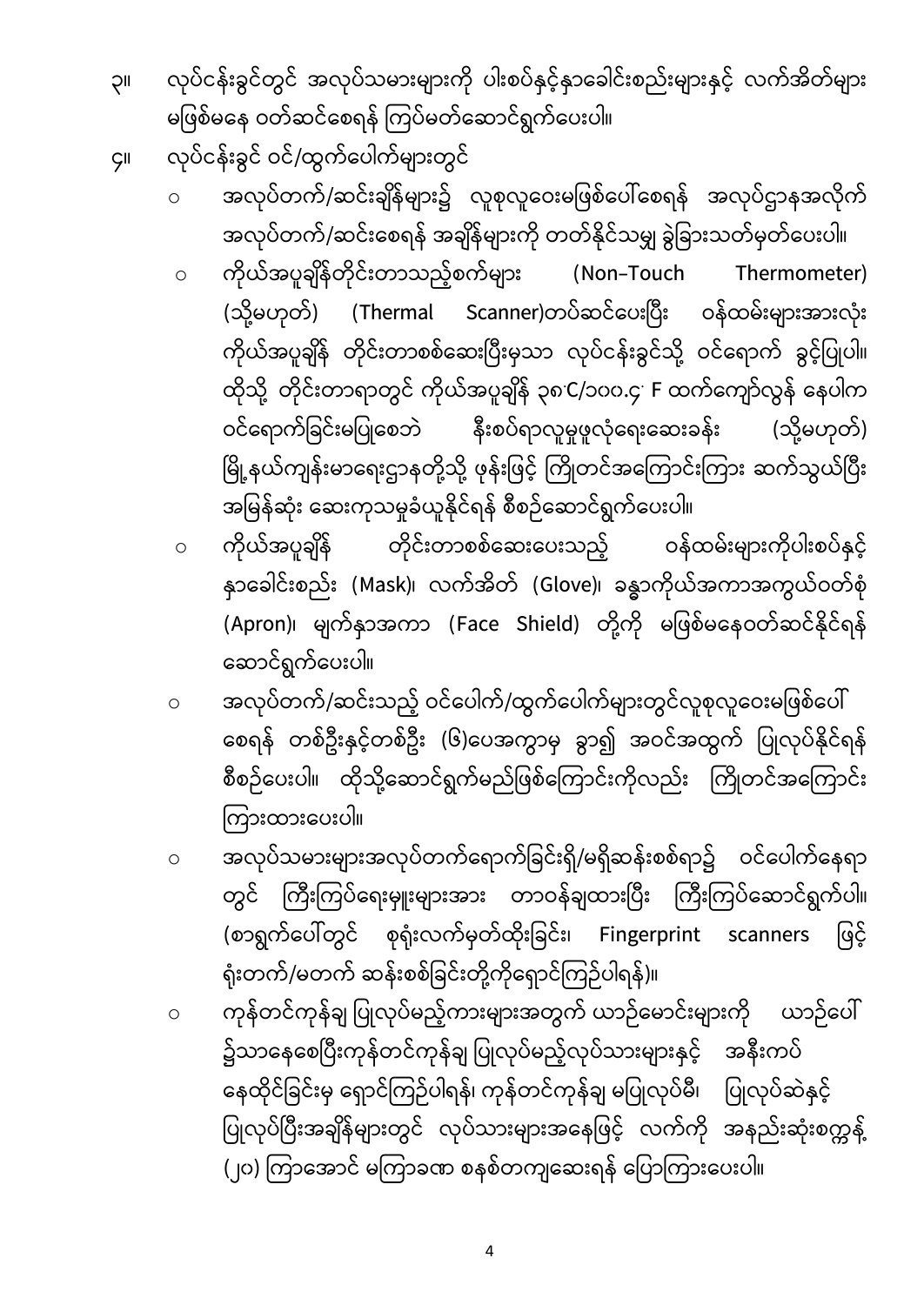ဝ စက်ရုံ/အလုပ်ရုံမှ အစားအသောက် ပြင်ဆင်ချက်ပြုတ်ပေးပါက စားဖိုဆောင် ဝန်ထမ်းများ၏ တစ်ကိုယ်ရေသန့်ရှင်းရေးနှင့် ၎င်းတို့၏ကျန်းမာရေးဆိုင်ရာ

- ၀ ဖြစ်နိုင်ပါက အလုပ်သမားများ မိမိတို့အိမ်မှ ပြင်ဆင်ချက်ပြုတ်လာသော ထမင်းဘူးများ၊ ရေဘူးများ ယူဆောင် စားသုံးခြင်းကိုအားပေးပါ။
- ၇။ ထမင်းစားခြင်းနှင့် နားနေခြင်းကိစ္စရပ်များတွင်
- ဝ အိမ်သာထဲတွင် အမှိုက်ပုံးများကိုအလုံအလောက် ထားရှိပေးရန်နှင့် မကြာခဏ အမှိုက်သိမ်းဆည်းခြင်းနှင့် စနစ်တကျစွန့်ပစ်ခြင်းတို့အတွက် စီစဉ်ဆောင်ရွက် ပေးပါ။ ရေဆိုးစွန့်ထုတ်ခြင်းစနစ်နှင့် မိလ္လာစနစ်တွင် ယိုစိမ့်မှုများမရှိစေရေး ဆောင်ရွက်ပေးပါ။
- ၀ အိမ်သာတံခါး၊ လက်ကိုင်၊ ရေဆွဲချသောလက်ကိုင်များ/ခလုတ်များကိုမကြာ ခဏသန့်ရှင်းရေးပြုလုပ်ရန် ကြပ်မတ်ဆောင်ရွက်ပေးပါ။
- ၀ အိမ်သာအသုံးပြုရန်အတွက် အလုပ်သမားအများအပြားစောင့်ဆိုင်းရခြင်း မရှိ စေရန် စီစဉ်ဆောင်ရွက်ပေးပါ။
- တစ်ရှူးစက္ကူများ)ထားရှိပေးပါ။ ၆။ အိမ်သာအသုံးပြုခြင်းကိစ္စရပ်များတွင်
- ။ ၀ လက်ဆေးပြီးလက်အခြောက်ခံရန်အတွက် လိုအပ်သောပစ္စည်းများ (ဥပမာ–
- တို့ကိုအလုံအလောက် ရရှိစေရေးဆောင်ရွက်ပေးပါ။ ၀ ဝန်ထမ်းများ လက်ဆေးရာနေရာတိုင်းတွင် စနစ်တကျလက်ဆေးနည်းပိုစတ<mark>ာ</mark> များကိုကပ်ထားပေးပြီး စနစ်တကျလက်ဆေးခြင်းရှိ/မရှိ ကြီးကြပ်ဆောင်ရွက်
- ၀ <mark>အလုပ်သမားများ</mark> စနစ်တကျလက်ဆေးမှုကို အထောက်အကူပြုစေရန် လိုအပ်သောထောက်ပံ့မှုများ (ဆပ်ပြာ၊ ရေ၊ လက်သန့်စင်ဆေးရည်စသည်)
- ဝ အလုပ်သမားများအား အလုပ်စတင်ဝင်ချိန်၊ အလုပ်မှထွက်ခွာချိန်များတွင် အနည်းဆုံးစက္ကနဲ့ (၂၀) ကြာအောင် လက်ဆေးစေရန် ကြီးကြပ်ဆောင်ရွက်ပါ။
- အဆင်သင့် ပြုစုထားပါ။ ၅။ လက်ဆေးမည့်နေရာများ လုံလောက်စွာ စီစဉ်ဆောင်ရွက်ပေးရန်နှင့် လက်ဆေးသည့် နေရာတိုင်းတွင်
- ဝ စက်ရုံ/အလုပ်ရုံသို့ နေ့စဉ်တက်/ဆင်းသောအလုပ်သမားများ၏ ဆက်သွယ်ရန် လိပ်စာနှင့် ဖုန်းနံပါတ်များကိုလိုအပ်ပါကအချိန်မရွေးဆက်သွယ်နိုင်ရန်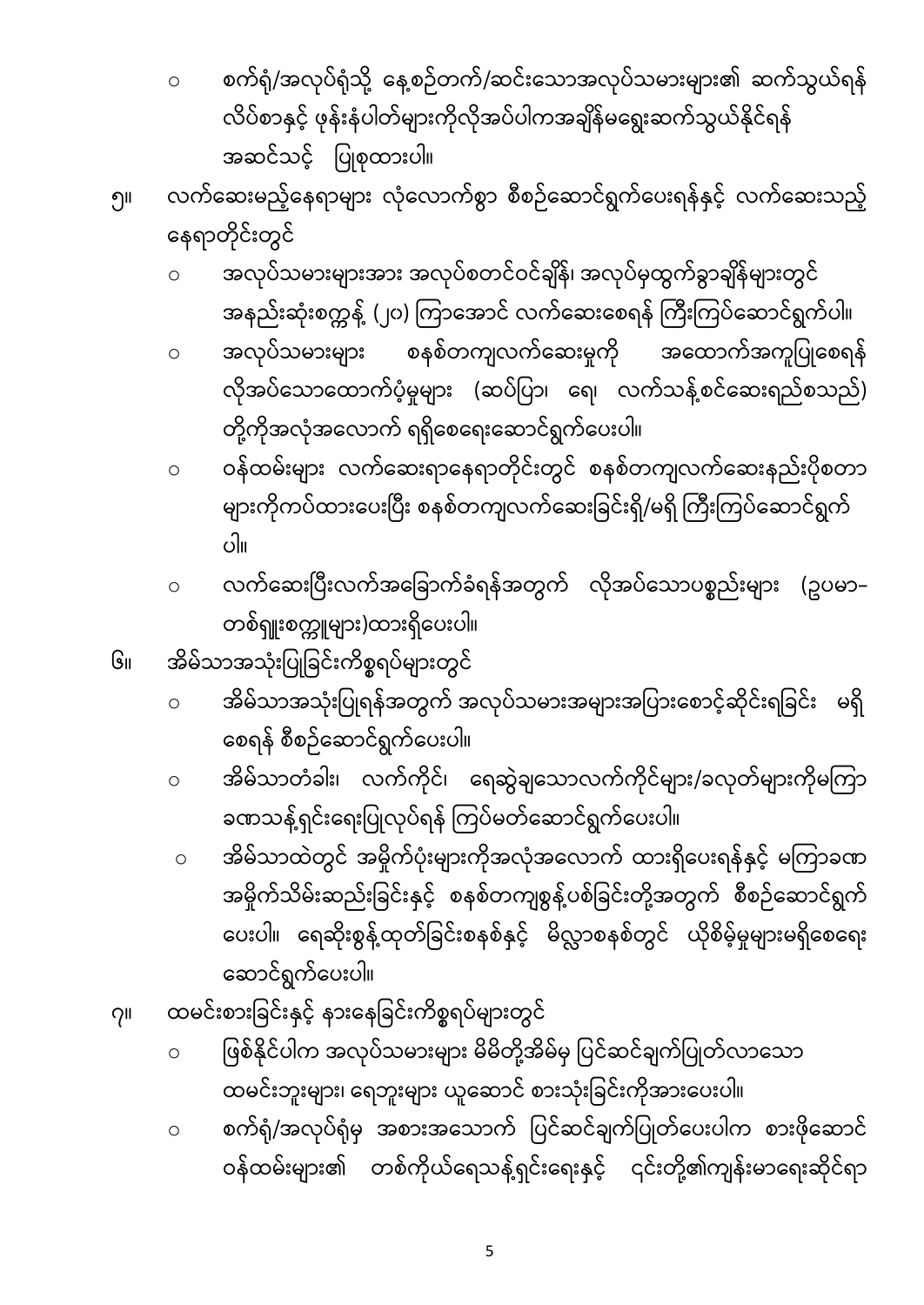6

၉။ အစည်းအဝေးများ/ ပညာပေးလုပ်ငန်းများပြုလုပ်ရာတွင်

ပစ္စည်းများကို

- ဝ လုပ်ငန်းခွင်များကို လေဝင်လေထွက် ကောင်းမွန်အောင် တတ်နိုင်သမျှ စီစဉ် ပေးပါ။ ဖြစ်နိုင်ပါက ပြတင်းပေါက်များ ဖွင့်ထားပေးပါ။
- အချင်းချင်း မျှဝေအသုံးပြုခြင်းမရှိစေရေးကြီးကြပ်ဆောင်ရွက်ပေးပါ။ ဝ ဓာတ်လှေကားအသုံးပြုခြင်းကို တတ်နိုင်သမျှ ရှောင်ကြဉ်စေ၍ ရိုးရိုးလှေကားမှ သာ အဆင်းအတက် ပြုလုပ်ရန်နှင့် ဓာတ်လှေကားဖြင့် မဖြစ်မနေ အဆင်း အတက် ပြုလုပ်ရမည်ဆိုပါက (၄)ယောက်ထက်ပို၍ မျက်နှာချင်းဆိုင်မစီးစေ ရန် ကြပ်မတ်ပေးပါ။
- လူစုလူဝေးဖြင့်အလုပ်လုပ်ကိုင်ခြင်းမှ ရှောင်ကြဉ်နိုင်ရန် အထက်တွင် ဖော်ပြ ထားသော Physical Distancing လမ်းညွှန်ကို တိကျစွာ လိုက်နာဆောင်ရွက် စေပါ။ ဝ တစ်ခါသုံး တစ်ကိုယ်ရေသုံးအကာအကွယ်ပစ္စည်းများကို အသုံးပြုပြီးပါက စနစ်တကျ စွန့်ပစ်ပါ။ တစ်ခါသုံးမဟုတ်သော တစ်ကိုယ်ရေသုံးအကာအကွယ်

သန့်ရှင်းရေးပြုလုပ်ရန်နှင့်

အလုပ်သမား

ကြီးကြပ်ဆောင်ရွက် ပေးပါ။ ၈။ နီးကပ်စွာအလုပ်လုပ်ခြင်းမှရှောင်ကြဉ်နိုင်ရန်အတွက် ဝ တစ်ဦးနှင့်တစ်ဦး (၆)ပေအကွာခွာ၍ အလုပ်လုပ်နိုင်ရန်နှင့် လုပ်ငန်းခွင်အတွင်း

အသုံးပြုပြီးပါက

- ဝ ထမင်းစားခန်းရှိစားပွဲမျက်နှာပြင်များ၊ လူအများထိတွေ့ရာနေရာများကို ဆပ်ပြာနှင့်ရေ (သို့မဟုတ်) အရက်ပြန် (Alcohol) ဂုဝ% ပါဝင်သောသန့်စင် ဆေးရည်ဖြင့် စနစ်တကျ ဆေးကြောသန့်စင်ပါ။ ဝ ထမင်းစားခန်းမှအထွက်တွင် လက်ကိုစနစ်တကျ ဆေးကြောသန့်စင်စေရေး
- ဝ ထမင်းစားခန်း၊ နားနေခန်းသို့ မဝင်မီနှင့် အစားအစာမစားသောက်မီ အလုပ်သမားများကိုစက္ကန့်(၂၀) ကြာအောင် ဆပ်ပြာနှင့်ရေ (သို့မဟုတ်) Hand Sanitizer အသုံးပြု၍ စနစ်တကျ လက်ဆေးရန် ကြီးကြပ် ဆောင်ရွက် ပေးပါ။
- ကုန်ခမ်းခြင်းစသည်တို့)အတွက် အထူးသတိပြုကြပ်မတ်ဆောင်ရွက်ပေးပါ။ ဝ ထမင်းစားခန်းနှင့် နားနေခန်းများတွင် အလုပ်သမားတစ်ဦးနှင့်တစ်ဦး(၆)ပေ အကွာခွာ၍အနားယူစားသောက်နိုင်ရန် စီစဉ်ဆောင်ရွက်ပေးပါ။

ကိစ္စရပ်များ(ဖျားနာခြင်း၊ ချောင်းဆိုးခြင်း၊ အသက်ရှုရခက်ခဲခြင်းနှင့် အားအင်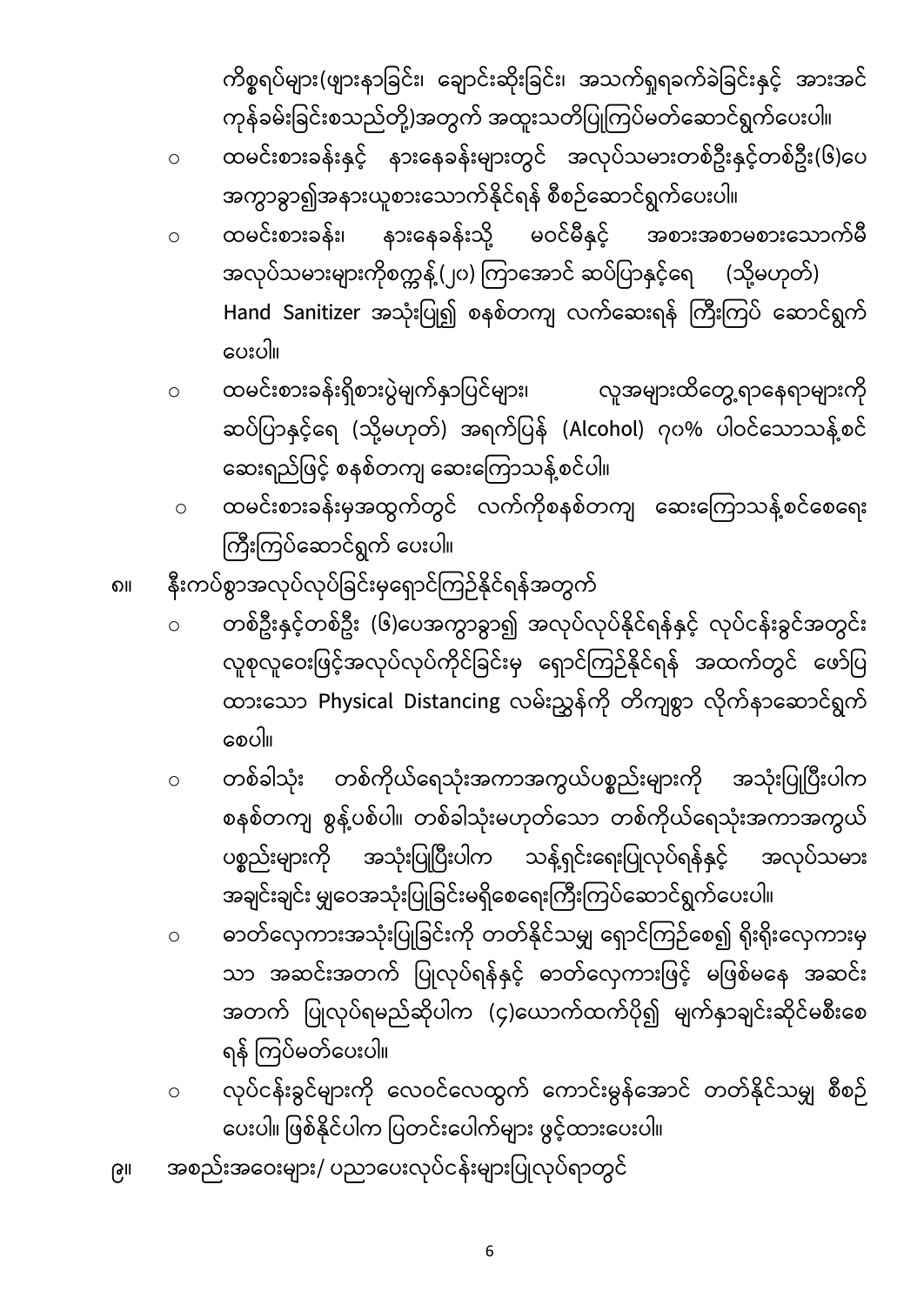- အလုပ်သမားများနေ့စဉ်အသုံးပြုသောပစ္စည်းကိရိယာများကို 70% Alcohol ဖြင့် မကြာခဏသန့်ရှင်းရေးပြုလုပ်ရန် ကြီးကြပ်ရပါမည်။ ဥပမာ–
- ၁၀။ ပိုးသတ်သန့်စင်ခြင်းကိစ္စရပ်များတွင်
- အကြံပြုချက်များကိုကြည့်ရှုကိုးကားအသုံးပြုပါ။ ဝ အလုပ်သမားများအကြား ကောလာဟလ သတင်းအမှားများ ပျံ့နှံ့မှုမရှိစေရေး ကြီးကြပ်ဆောင်ရွက်ပေးပါ။
- ဝ ကျန်းမာရေးနှင့်အားကစားဝန်ကြီးဌာနမှ ထုတ်ပြန်ထားသောသတင်းအချက် အလက်များကိုကျန်းမာရေးနှင့်အားကစားဝန်ကြီးဌာန၏ တရားဝင် အင်တာနက်စာမျက်နှာ (သို့မဟုတ်) Facebook Page, (<u>www.mohs.</u> <u>gov.mm</u>နှင့် [www.facebook.com/MinistryOfHealthAndSportsMyanmar\)](http://www.facebook.com/MinistryOfHealthAnd%20SportsMyanmar) တို့တွင်ဝင်ရောက်ကြည့်ရှုခြင်းဖြင့်လည်းကောင်း၊ QR code scanning မှ တစ်ဆင့် ဝင်ရောက်ကြည့်ရှုခြင်းဖြင့်လည်းကောင်းသိရှိနိုင်ပါသည်။၎င်း စာမျက်နှာများတွင် အချိန်နှင့်တစ်ပြေးညီထုတ်ပြန်ထားရှိသောသတင်းမှန် များနှင့် ဆောင်ရွက်ချက်များ၊ ကမ္ဘာ့ကျန်းမာရေးအဖွဲ့၏ထုတ်ပြန်ချက်များနှင့် ရောဂါကာကွယ်ရေးဆိုင်ရာသိကောင်းစရာများ၊ COVID–19 ကာကွယ်ရေး အသံလွှင့်ပြောကြားချက်အသံဖိုင်များ၊ ကျန်းမာရေးပညာပေးရေဒီယိုအသံလွှင့် ချက်များနှင့် သီချင်းများ၊ ပါးစပ်နှင့်နှာခေါင်းစည်း (Mask) အသုံးပြုခြင်း ဆိုင်ရာ
- ၀ ကျန်းမာရေးအသိပညာပေးခြင်းလုပ်ငန်းများဆောင်ရွက်ရာတွင် ကျန်းမာရေးနှင့် အားကစားဝန်ကြီးဌာနမှ ထုတ်ပြန်ထားသောအသိပေးချက်များ၊ သတိပေးချက် များနှင့် လမ်းညွှန်ချက်များကိုအသုံးပြု၍ လိုက်နာဆောင်ရွက်စေရေးအသိပေး ပြောကြားပါ။
- ဝ စက်ရုံအလုပ်ရုံများတွင်လူစုလူဝေးပြုလုပ်၍ ကျန်းမာရေးအသိပညာပေးခြင်း ကိုမပြုလုပ်ရန်နှင့်ပိုစတာ၊လက်ကမ်းစာစောင်များကိုသက်ဆိုင်ရာ လုပ်ငန်းခွင် အလိုက်ဖြန့်ဝေပေးခြင်းဖြင့်သော်လည်းကောင်း၊ အသံဖိုင်များ အသုံးပြု၍ သက်ဆိုင်ရာလုပ်ငန်းခွင်အလိုက် နားဆင်နိုင်ရန် စီစဉ်ဆောင်ရွက်ပေးခြင်းဖြင့် သော်လည်းကောင်း၊ဝန်ထမ်းများအချင်းချင်း (သို့မဟုတ်) ဝန်ထမ်းအုပ်စုငယ် များအကြား ကျန်းမာရေးအသိပညာမျှဝေခြင်းကို ဆောင်ရွက်ပေးပါ။
- ဝ လူစုလူဝေးဖြင့် အစည်းအဝေးများပြုလုပ်ခြင်းမှ ရှောင်ကြဉ်ရန်နှင့်မဖြစ်မနေ ပြုလုပ်ရမည်ဆိုပါကတက်ရောက်သူများအားအနည်းဆုံး(၆)ပေအကွာခွာ၍ နေရာချထားပြီးလေဝင်လေထွက်ကောင်းသောနေရာများတွင်သာပြုလုပ်ပါ။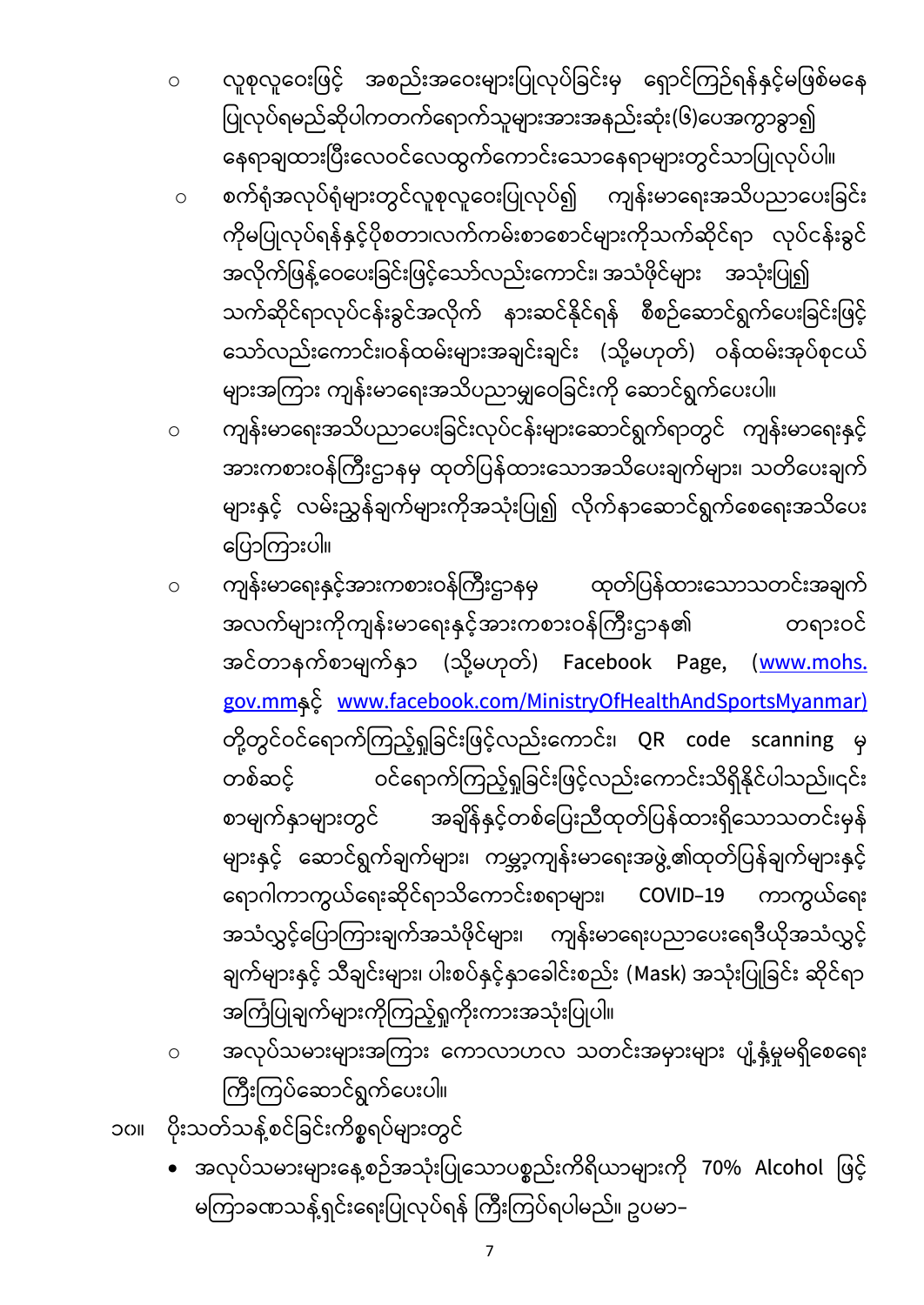- (COVID−19)ဓာတ်ခွဲအတည်ပြုလူနာနှင့် လွန်ခဲ့သော (၁၄)ရက်အတွင်းထိတွေ့မှု ရှိခဲ့ခြင်း၊ (COVID–19)ရောဂါ စောင့်ကြည့်လူနာအဖြစ် သတ်မှတ်ခံရသူ၊ အသွားအလာ ကန့်သတ်ခြင်းခံရသူတို့နှင့် တစ်အိမ်တည်းတွင်အတူတကွနေထိုင်ခြင်း များရှိပါက မိမိတို့နှင့်သက်ဆိုင်ရာ ကြီးကြပ်ရေးမှူးများ နှင့် မြို့နယ်ကျန်းမာရေးဌာနတို့သို့ဖုန်းဖြင့် ကြိုတင်အကြောင်းကြား ဆက်သွယ်ပြီး ကျန်းမာရေးဌာန၏ ညွှန်ကြားချက်များ အတိုင်း တိကျစွာ လိုက်နာဆောင်ရွက်ပါ။
- လုပ်ငန်းခွင်များတွင် မိမိတို့တာဝန်ကျရာအလုပ်ခွင်မှအပအခြားအလုပ်ခွင်များသို့ သွားရောက်လည်ပတ်ခြင်းကိုရှောင်ကြဉ်ပါ။
- ပါးစပ်နှင့်နှာခေါင်းစည်းများ မဖြစ်မနေတတ်ဆင်ပြီး အလုပ်လုပ်ရပါမည်။ ○ မိမိလုပ်ငန်းခွင်နှင့်နေအိမ်/အဆောင်တို့မှအပလူထူထပ်သောနေရာများသို့သွားရောက်ခြ င်းကိုတတ်နိုင်သမျှ ရှောင်ကြဉ်ပါ။
- ရေနှင့်ဆပ်ပြာအသုံးပြု၍ အနည်းဆုံးစက္ကန့် (၂၀)ကြာအောင် မကြာခဏစနစ်တကျ လက်ဆေးပါ။ လက်မဆေးဘဲမျက်စိ၊ နှာခေါင်းနှင့်ပါးစပ်တို့ကိုမကိုင်တွယ်ပါနှင့်။ တစ်ကိုယ်ရေသန့်ရှင်းမှုဂရုပြုဆောင်ရွက်ပါ။ အာဟာရပြည့်ဝစွာစားသုံးပြီး ကောင်းစွာ အိပ်စက်အနားယူပါ။

(ခ) အလုပ်သမားများအနေဖြင့်

စွန့်ပစ်နိုင်ရန် ဆောင်ရွက်ပေးပါ။

- နှင့်ရေတို့ဖြင့် အလုပ်ဆိုင်းတစ်ချိန်နှင့် တစ်ချိန်အကြား (အလုပ်ဆိုင်းတစ်ချိန် ပြီးတိုင်းပြီးတိုင်း) တွင် စနစ်တကျ ပိုးသတ်သန့်စင်ပါ။ • အမှိုက်သိမ်းဆည်းမှုများကို မကြာခဏပြုလုပ်ပြီး နေ့စဉ် အချိန်မှန် စနစ်တကျ
- ကြမ်းခင်းနေရာများကို 0.1% Hypochlorite Solution (သို့မဟုတ်) ဆပ်ပြာ ရည်
- မိတ္တူကူးစက်များအစရှိသောရုံးသုံးပစ္စည်းများ၊
- ကွန်ပြူတာနှင့်ဆက်စပ်ပစ္စည်များ၊
- လုပ်ငန်းသုံးစက်ပစ္စည်းများ၊ ကိရိယာများ၊
- ၀ စက်လှေကားလက်ရန်းများနှင့် ဓာတ်လှေကားခလုတ်များ၊
- ၀ တံခါးလက်ကိုင်များ၊ လှေကားလက်ရန်းများ၊ ဝရံတာများ၊
- အိမ်သာရေဆွဲခလုတ်များ၊ အိမ်သာထိုင်ခုံများ၊
- ရေပိုက်ခေါင်းများနှင့်ဆေးကြောသန့်စင်ရာတွင် အသုံးပြုသောပစ္စည်းများ၊
- အလုပ်သမားများအသုံးပြုသောစားပွဲအစရှိသည့် အသုံးဆောင်ပစ္စည်းများ၊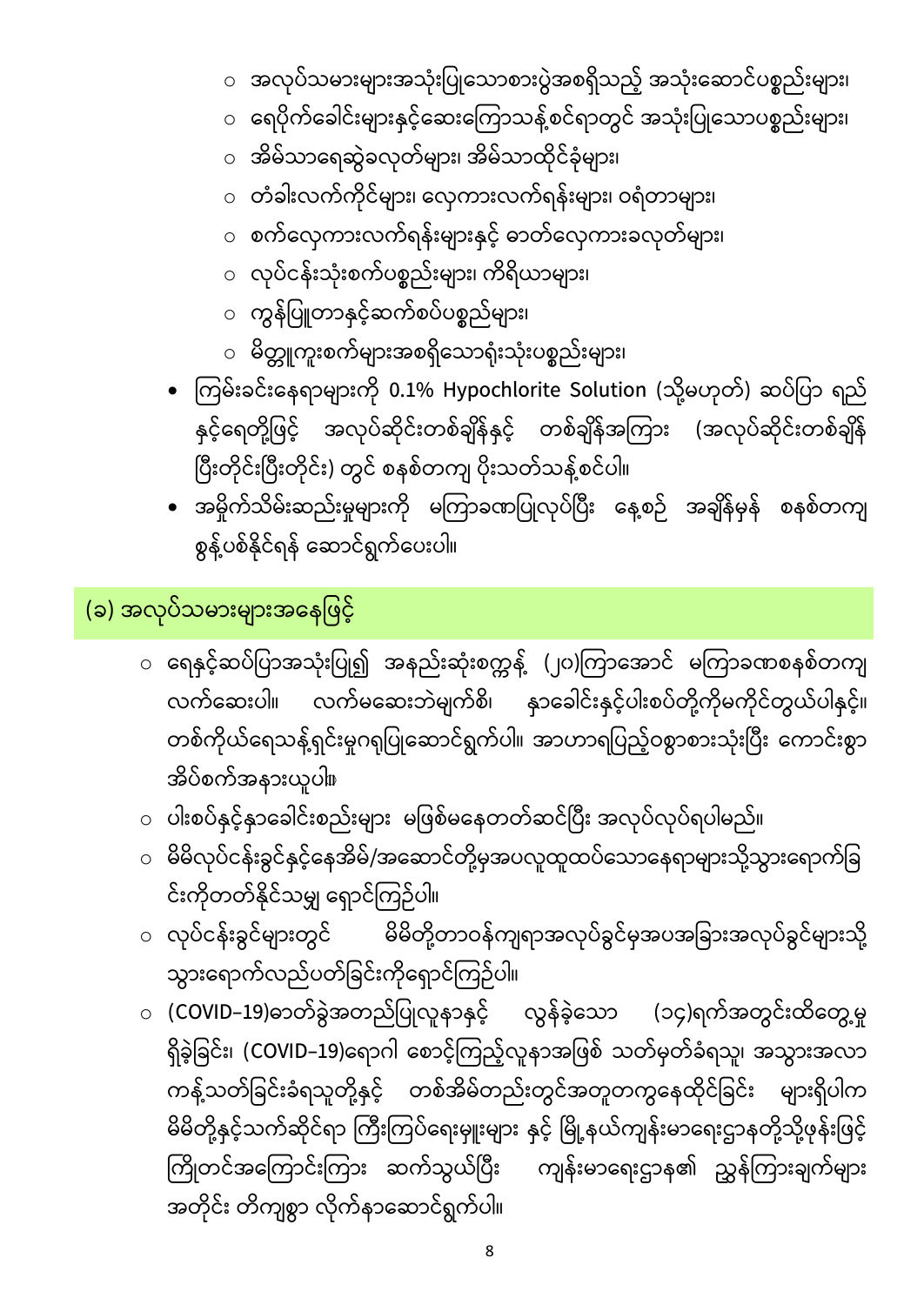- ဆေးကုသမှုခံယူနိုင်ရေးဆောင်ရွက်ပေးပါ။ <sub>ဝ</sub> မိမိလုပ်ငန်းခွင်မှ အလုပ်သမားများအားလုံး၏ ဆက်သွယ်ရန်လိပ်စာနှင့် ဖုန်းနံပါတ် များကိုလိုအပ်ပါကချက်ချင်းဆက်သွယ်နိုင်ရန် အမြဲမပြတ် ပြုစုထားပါ။
- လုပ်ငန်းခွင်၏ဝင်ပေါက်/ထွက်ပေါက်များတွင် ကိုယ်အပူချိန် တိုင်းတာသည့် စက်များ အသုံးပြု၍ ဝန်ထမ်းများလုပ်ငန်းခွင် မဝင်မီဖျားနာခြင်းရှိ/မရှိစောင့်ကြည့်စစ်ဆေးပြီး သတ်မှတ်အပူချိန်ထက် မြင့်မားနေသူများကိုလုပ်ငန်းခွင်သို့ ဝင်ရောက်စေခြင်းမပြုဘဲ
- မိမိဌာနရှိ ဝန်ထမ်းများစနစ်တကျ လက်ဆေးတတ်စေရေး သရုပ်ပြသင်ကြားကြီးကြပ် ပေးပါ။

## (ဂ) အလုပ်သမားကြီးကြပ်ရေးမှူးများအနေဖြင့်

- ၀ နားနေဆောင် (သို့မဟုတ်)နေအိမ်သို့ ပြန်လည်ရောက်ရှိပါက လုပ်ငန်းခွင်အတွင်း ဝတ်ဆင်ထားသော အဝတ်အစားများကိုချက်ချင်းလျှော်ဖွပ်ပြီးရေချိုးပါ။
- o အလုပ်သမားများ၏အတူေနမိသားစုဝင်တစ်ဉီးဉီးသည် သံသယြဖစ်ဖွယ်လက္ခဏာများ ခံစားနေရပါကလည်း ကြီးကြပ်သူမှတစ်ဆင့် တာဝန်ရှိသူအဆင့်ဆင့်သို့ ချက်ချင်း သတင်းပို့ပါ။
- ဝန်ထမ်းကြိုပို့ယာဉ်များဖြင့်သာ တတ်နိုင်သမျှအလုပ်တက်/ဆင်းပြုလုပ်ရန်နှင့် အများ သုံးယာဉ်များကိုဖြစ်နိုင်လျှင် အသုံးမပြုပါနှင့်။
- မိမိတို့ အလုပ်သမားများအကြား သံသယဖြစ်ဖွယ်ရောဂါလက္ခဏာများကို သတိထား စောင့်ကြည့်ရန်နှင့် တွေ့ရှိပါက ကြီးကြပ်သူမှတစ်ဆင့် တာဝန်ရှိသူအဆင့်ဆင့်သို့ ချက်ချင်းသတင်းပို့ပါ။
- လိုက်နာဆောင်ရွက်ပါ။ ○ အထက်ပါ သံသယဖြစ်ဖွယ်လက္ခဏာများခံစားရလျှင်သော်လည်းကောင်း၊ ဆေးကုသ မှု ခံယူနေရလျှင်သော်လည်းကောင်း မိမိတို့၏ ကြီးကြပ်သူများမှတစ်ဆင့် တာဝန်ရှိ သူအဆင့်ဆင့်ထံသို့ သတင်းပို့ပါ။
- $\circ$  ဖျားခြင်း(အပူချိန် ၃၈ C / ၁၀၀.၄ F နှင့်အထက်)၊ ချောင်းဆိုးခြင်း၊ အသက်ရှူရခက်ခဲခြင်းနှင့် အားအင်ကုန်ခမ်းခြင်းစသည့် သံသယဖြစ်ဖွယ် လက္ခဏာ များခံစားရပါက လုပ်ငန်းခွင်သို့ ဝင်ရောက်ခြင်းမပြုဘဲ လူအများနှင့် ထိတွေ့မှုကို လည်းတတ်နိုင်သမျှ ရှောင်ကြဉ်ပြီး နီးစပ်ရာ လူမှုဖူလုံရေးဆေးခန်း (သို့မဟုတ်) မြို့နယ်ကျန်းမာရေးဌာနတို့သို့ ဖုန်းဖြင့် ကြိုတင်အကြောင်းကြား ဆက်သွယ်ပြီး l အမြန်ဆုံးကုသမှုခံယူကာ ကျန်းမာရေးဌာန၏ ညွှန်ကြားချက်များအတိုင်း တိကျစွာ

9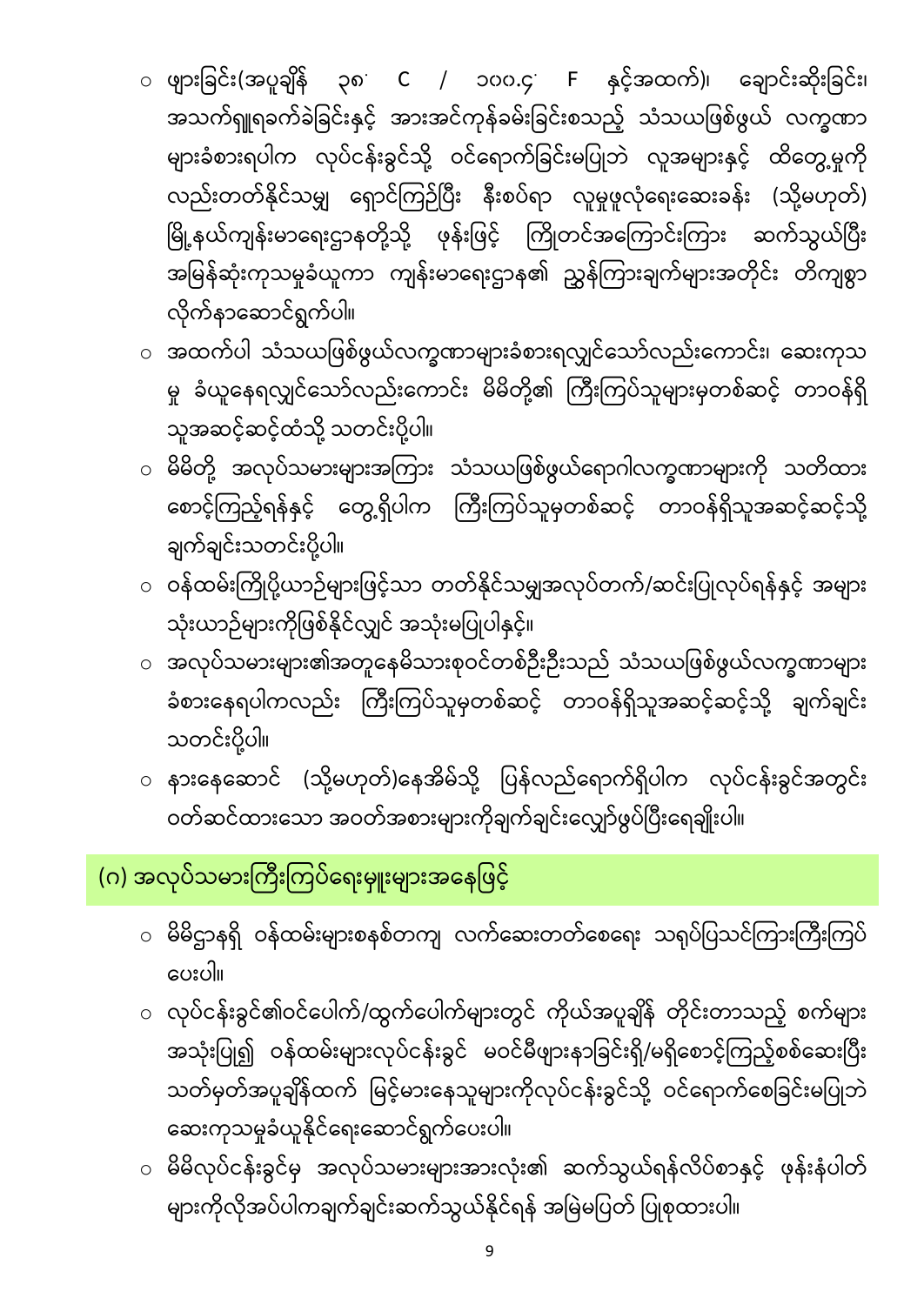- မိမိလုပ်ငန်းခွင်မှ လူမှုဖူလုံရေးအကျိုးခံစားခွင့် ရရှိထားသောအလုပ်သမားများ၏ စာရင်းကိုစဉ်ဆက်မပြတ်သိရှိနေစေရန်နှင့် လိုအပ်ပါက ၎င်းတို့ကိုအချိန်နှင့်တပြေးညီ ဆက်သွယ်နိုင်ရန် လိပ်စာ၊ ဖုန်းနံပါတ်များရယူထားပါ။
- မိမိဌာနမှဝန်ထမ်းများအကြားဖျားနာခြင်း၊ ဖျားနာသည့် ရောဂါရာဇဝင်ရှိခြင်းနှင့် သံသယဖြစ်ဖွယ် လက္ခဏာများရှိ/မရှိအမြဲမပြတ် စောင့်ကြည့်၍ သံသယလူနာ တွေ့ရှိပါကကျန်းမာရေးဌာနသို့ကြိုတင်ဖုန်းဆက်အကြောင်းကြား၍ ပို့ဆောင်ပေးပါ။
- လုပ်ငန်းခွင်သို့ဧည့်သည်များမလိုအပ်ဘဲလာရောက်ခြင်းမရှိစေရန် ကြပ်မတ်ဆောင်ရွက်ပေးပါ။
- မိမိတို့တာဝန်ကျရာအလုပ်ခွင်မှအပအခြားအလုပ်ခွင်များသို့ ၀ လုပ်ငန်းခွင်များတွင် သွားရောက်လည်ပတ်ခြင်း၊ မလိုအပ်သောနေရာများသို့ သွားရောက်ခြင်းတို့ မရှိစေရန် ကြပ်မတ်ဆောင်ရွက်ပေးပါ။
- လုပ်ငန်းခွင်သို့လာရောက်သောအလုပ်သမားအရေအတွက်ကိုနေ့စဉ်မှတ်တမ်းတင်ထား ။

## (ဃ) ေဆာက်လုပ်ေရးလုပ်ငန်းခွင်များအေနြဖင့်

- COVID–19 ကပ်ရောဂါကာလအတွင်း ဆောက်လုပ်ရေးလုပ်ငန်းများကို လုပ်ကိုင် ဆောင်ရွက်မည် ဆိုပါက အလုပ်ရှင်များအနေဖြင့် မိမိအလုပ်သမားများ ဖျားနာနေ လျှင်သော်လည်းကောင်း၊ အလုပ်သမား မိသားစုဝင် တစ်ဦးအနေဖြင့် စောင့်ကြပ် ကြည့်ရှု၍ အသွားအလာကန့်သတ်ခံရခြင်း ရှိနေလျှင်သော်လည်းကောင်း အဆိုပါ အလုပ်သမားအား အလုပ်ခွင်သို့ လာရောက်ခြင်း မရှိစေရေးအတွက် အထူးဂရုပြုရန် လိုအပ်ပါသည်။
- အလုပ်ခွင်အတွင်း နေရာတစ်ခုစီတိုင်းတွင် အလုပ်သမားဦးရေ(၅၀)ထက် မကျော် အောင် စီစဉ်ဆောင်ရွက်ရပါမည်။
- လုပ်ငန်းခွင်သို့ လာရောက်သော အလုပ်သမား အရေအတွက်ကို နေ့စဉ် မှတ်တမ်းတင်ထားရပါမည်။
- အလုပ်လုပ်ကိုင်ရာတွင် Physical distancing လမ်းညွှန်ကို အတိအကျ လိုက်နာ ဆောင်ရွက်ရန် လိုအပ်ပါသည်။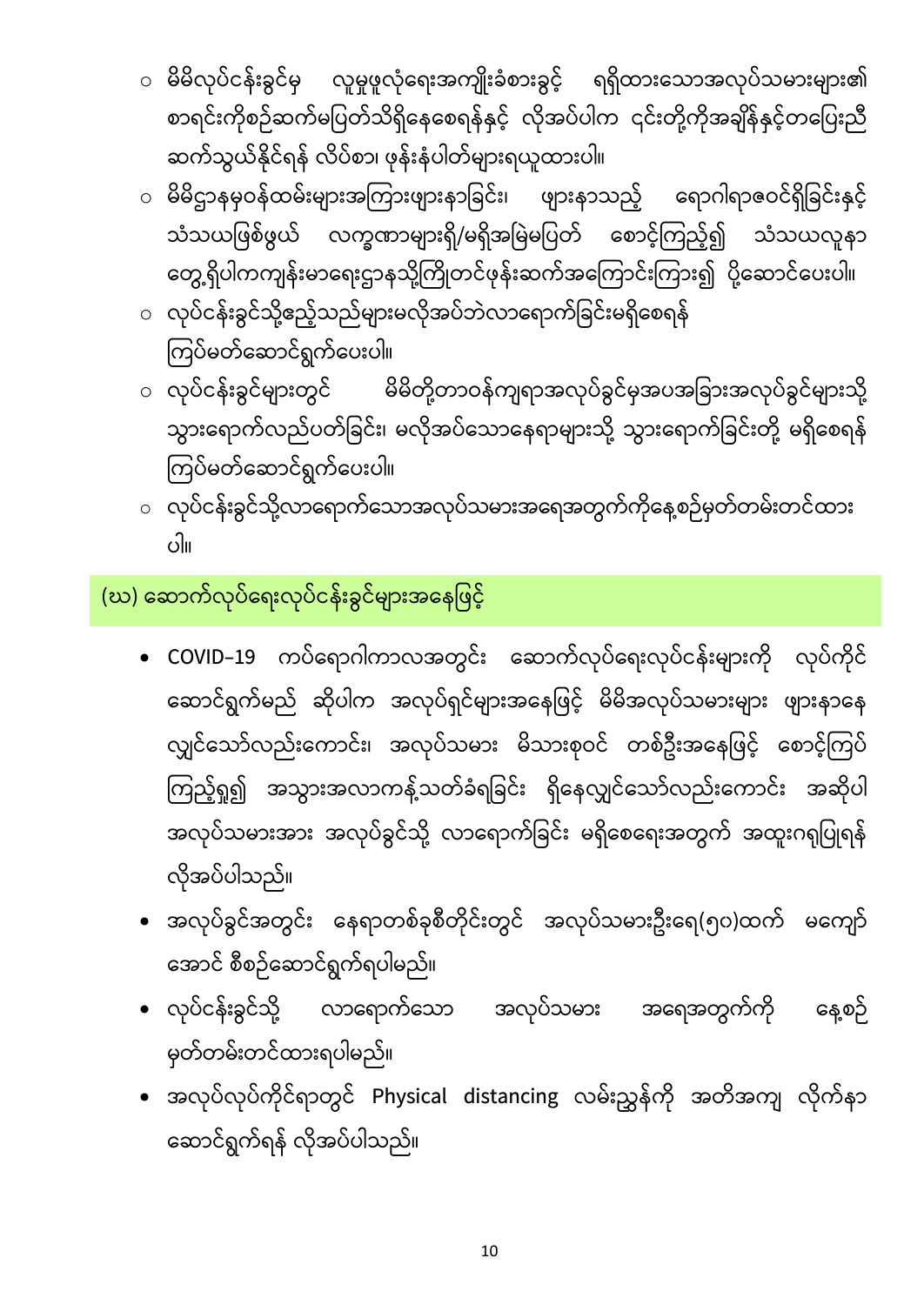- အထူးသဖြင့် နှာချေ၊ ချောင်းဆိုးပြီးသည့်အချိန်၊ အလုပ်သို့ စတင်ဝင်ရောက်ချိန်၊ အစာမစားမီ နှင့် အစားစားပြီးချိန်၊ အလုပ်ခွင်အတွင်း စက်ပစ္စည်းကိရိယာများ မကိုင်တွယ်မီနှင့် အလုပ်ဆိုင်း ပြီးဆုံးချိန်၊ အများသုံးသယ်ယူပို့ဆောင်ရေးယာဉ် ကို စီးနင်းအသုံးပြုပြီးသည့်အချိန်နှင့် အိမ်သို့ပြန်ရောက်သောအချိန်များတွင် လက်ကို စနစ်ကျ ဆေးကြောရန်၊
- $\,\circ\,$  လက်ကို ဆပ်ပြာ၊ ရေတို့ဖြင့် စက္ကန့် ၂၀ ခန့်ကြာအောင် စနစ်တကျ ဆေးကြော ရန်၊
- အလုပ်သမားများအနေဖြင့်–

(အကယ်၍ လုပ်ငန်းဆောင်ရွက်မှု တစ်ခုခုအတွက် Physical distancing လမ်းညွှန်ကို လိုက်နာဆောင်ရွက်ရန် ခက်ခဲပါက အဆိုပါလုပ်ငန်းဆောင်ရွက်မှုကို ဆက်လက် လုပ်ဆောင်ရန် လိုအပ်ခြင်း ရှိ/မရှိ ဆုံးဖြတ်ပါ။ ဆက်လက်လုပ်ဆောင်ရန် လိုအပ်ပါက ရောဂါကူးစက်မှုအန္တရာယ်လျော့ကျနိုင်စေရေး ဆောင်ရွက်ချက်များကို အတတ်နိုင်ဆုံး ဆောင်ရွက်ပြီးမှသာ အဆိုပါလုပ်ငန်းဆောင်ရွက်မှုကို ဆက်လက်လုပ်ဆောင်ရပါမည်)

- ◌ အလုပ်သမားများ အလုပ်တက်/ဆင်းချိန်နှင့် ထမင်းစားချိန်များတွင် အချိန်လွှဲ၍ အလုပ်တက်/ဆင်းစေခြင်း၊ အဆိုင်းအလိုက် ထမင်းစားချိန် လွှဲပြောင်းပေးခြင်း များ ဆောင်ရွက်ပေးပါ။
- မိနစ်ထက် မပိုစေရန် အထူးသတိပြုပေးပါ။ ○ အလုပ်သမားများကို အဆိုင်းများခွဲ၍ အလုပ်လုပ်စေပြီး အဆိုင်းတစ်ခုတွင် လူပြောင်းလူလွှဲ မပြုလုပ်ဘဲ တူညီသော အလုပ်သမားများကိုသာ တာဝန် ထမ်းဆောင်စေပါ။ (Cohorting)
- ဘေးတိုက်သာ နေရာချပေးပါ။ ○ မဖြစ်မနေ မျက်နှာချင်းဆိုင် အလုပ်လုပ်ကိုင်ရမည်ဆိုပါက အများဆုံး (၁၅)
- အသား ပြုလုပ်ထားရပါမည်။ ○ အလုပ်သမားများကို တတ်နိုင်သမျှ မျက်နှာချင်းဆိုင် အလုပ်မလုပ်စေဘဲ
- အလုပ်လုပ်စေ ရပါမည်။  $\,\circ\,$  တိကျသော အကွာအဝေး ရှိစေရန် ကြမ်းပြင်ပေါ်တွင် (၆)ပေခြား အမှတ်
- အလုပ်ခွင်တစ်ခုတွင် အလုပ်သမား တစ်ဦးနှင့်တစ်ဦးအကြား (၆)ပေခွာ၍